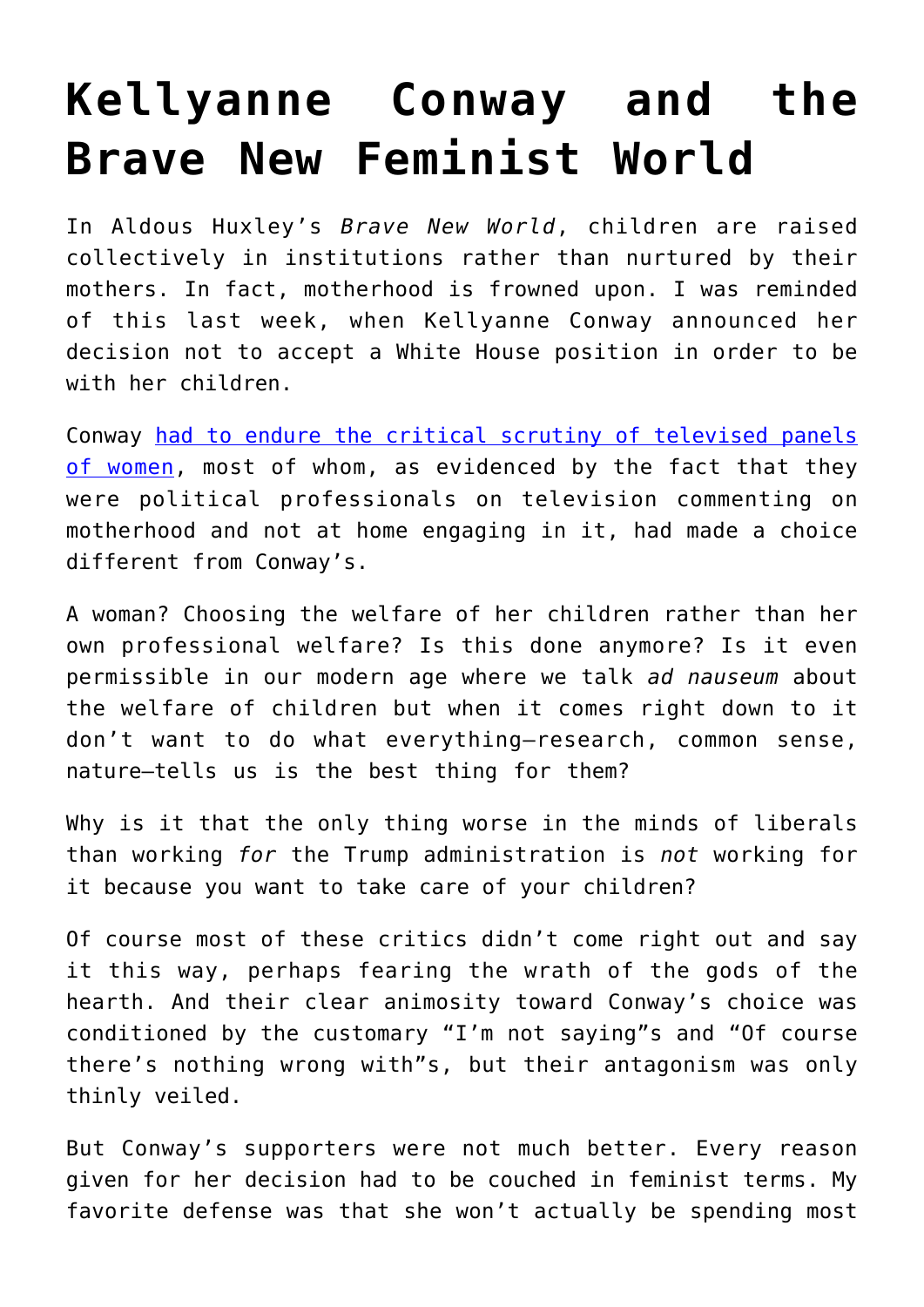of her time with her children, but will still be helping the Trump administration.

Whew. Won't her kids be glad for that reprieve?

So low does our culture esteem the nobility of motherhood that any woman choosing her children over a career is put automatically on the defensive.

It is an interesting phenomenon of cultural history that feminists, whom one would have presumed would have based their movement on the superiority of the things women have always thought were most important (like motherhood), not only did not assert the superiority of the feminine, but completely abandoned it. Instead they based their movement on the idea that what men always thought important (like careers) were the really important things after all. In fact, no one seems to have noticed that the entire feminist movement was a wholesale surrender of women's priorities to those of men.

Well, at least one person noticed. It was G. K. Chesterton who pointed out that the feminist movement began when "ten thousand women marched through the streets shouting, 'We will not be dictated to,' and went off and became stenographers."

I wonder what the reaction would be if someone simply said, "Conway did exactly the right thing. The best thing for both her and her children would be for her to be there for them every day. A job, even as prestigious as one in the White House, is great, but no job, however great, is as great as raising your own children yourself."

And, no, fathers are not just as good as mothers when it comes to the nurture and daily care of children. And if you are so disconnected with the reality of human nature and the workings of everyday life that you really think that's true, then maybe you should get on with your local college's family studies program where there are people (many of whom have no children themselves) who cherish such delusions.